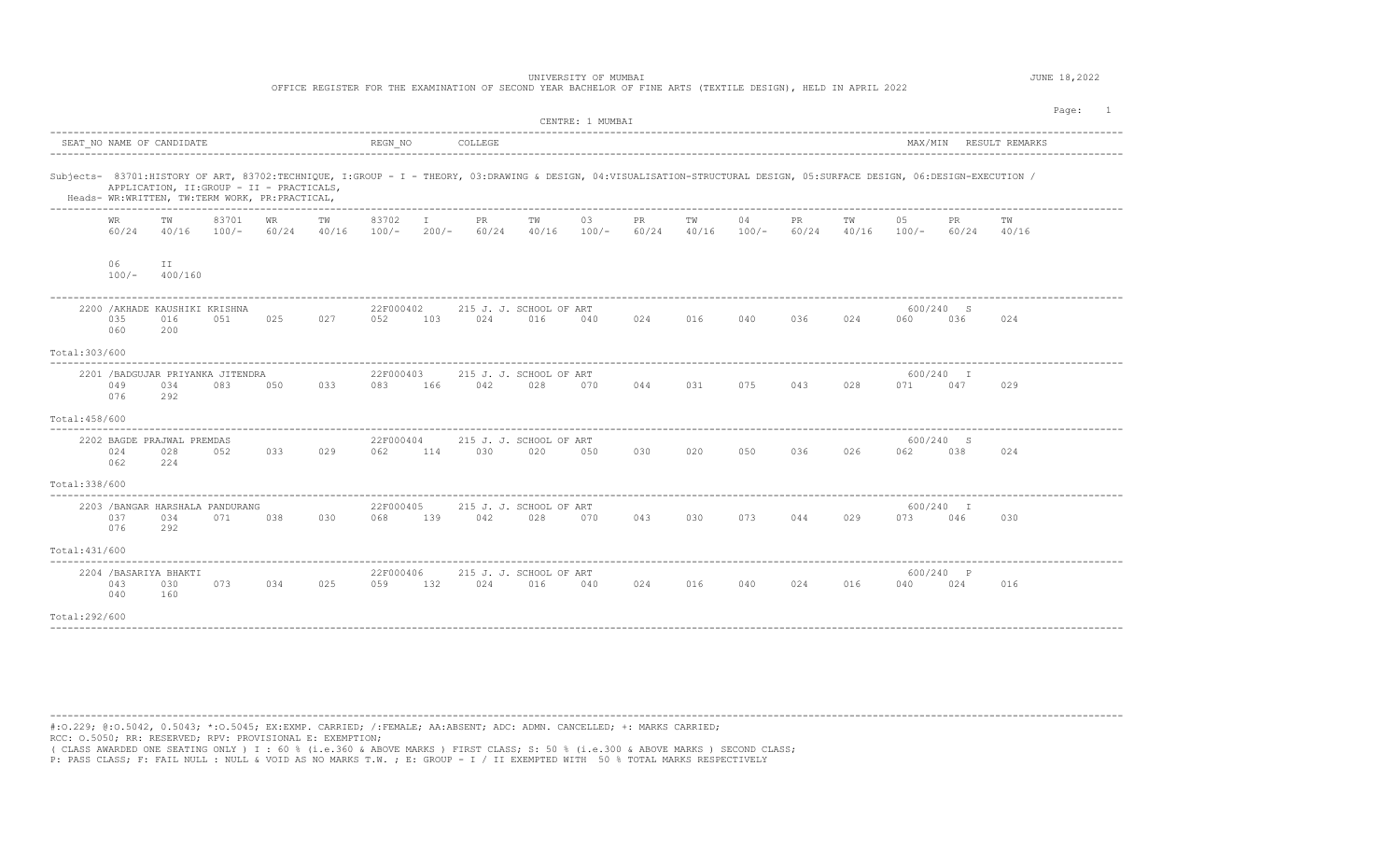UNIVERSITY OF MUMBAI **JUNE 18,2022** 

|                |               |                                                      |                                                                                             |     |     |                          |              |         | OFFICE REGISTER FOR THE EXAMINATION OF SECOND YEAR BACHELOR OF FINE ARTS (TEXTILE DESIGN), HELD IN APRIL 2022                                                            |                  |             |                 |       |             |     |                                    |                  |                        |         |  |
|----------------|---------------|------------------------------------------------------|---------------------------------------------------------------------------------------------|-----|-----|--------------------------|--------------|---------|--------------------------------------------------------------------------------------------------------------------------------------------------------------------------|------------------|-------------|-----------------|-------|-------------|-----|------------------------------------|------------------|------------------------|---------|--|
|                |               |                                                      |                                                                                             |     |     |                          |              |         |                                                                                                                                                                          | CENTRE: 1 MUMBAI |             |                 |       |             |     |                                    |                  |                        | Page: 2 |  |
|                |               | SEAT NO NAME OF CANDIDATE                            |                                                                                             |     |     |                          |              |         |                                                                                                                                                                          |                  |             |                 |       |             |     |                                    |                  | MAX/MIN RESULT REMARKS |         |  |
|                |               |                                                      | APPLICATION, II: GROUP - II - PRACTICALS,<br>Heads- WR:WRITTEN, TW:TERM WORK, PR:PRACTICAL, |     |     |                          |              |         | Subjects- 83701:HISTORY OF ART, 83702:TECHNIQUE, I:GROUP - I - THEORY, 03:DRAWING & DESIGN, 04:VISUALISATION-STRUCTURAL DESIGN, 05:SURFACE DESIGN, 06:DESIGN-EXECUTION / |                  |             |                 |       |             |     |                                    |                  |                        |         |  |
|                | WR            | TW                                                   | 83701<br>$60/24$ $40/16$ $100/ 60/24$ $40/16$                                               | WR  | TW  | 83702                    | $\mathbb{I}$ | PR      | TW<br>$100/-$ 200/- 60/24 40/16 100/- 60/24 40/16 100/-                                                                                                                  | 03               | PR          | ТW              | 04    | PR          | TW  | 05<br>$60/24$ $40/16$ $100/ 60/24$ | PR.              | 40/16                  |         |  |
|                | 06<br>$100/-$ | ΙI<br>400/160                                        |                                                                                             |     |     |                          |              |         |                                                                                                                                                                          |                  |             |                 |       |             |     |                                    |                  |                        |         |  |
|                | 039<br>070    | 2205 / BHOSALE SAVANI VIVEK<br>028<br>250            | 067                                                                                         | 040 | 027 | 22F000407<br>067         | 134          | 036     | 215 J. J. SCHOOL OF ART<br>024                                                                                                                                           | 060              | 036         | 024             | 060 0 | 036         | 024 | 060                                | 600/240 I<br>044 | 026                    |         |  |
| Total: 384/600 |               |                                                      |                                                                                             |     |     |                          |              |         |                                                                                                                                                                          |                  |             |                 |       |             |     |                                    |                  |                        |         |  |
|                | 034<br>066    | 2206 / DABHOLKAR SONAL SUBHASH<br>027<br>212         | 061                                                                                         | 025 | 022 | 22F000421<br>047 108     |              | 030     | 215 J. J. SCHOOL OF ART<br>016                                                                                                                                           | 046              | 030         | 020             |       | 050 030 020 |     | 600/240 S<br>050 042               |                  | 024                    |         |  |
| Total: 320/600 |               |                                                      |                                                                                             |     |     |                          |              |         |                                                                                                                                                                          |                  |             |                 |       |             |     |                                    |                  |                        |         |  |
|                | A<br>000      | 2207 / GAIKWAD SHIVANI SURESH<br>$\mathbb A$<br>000F | 000                                                                                         |     |     | 22F000408                |              |         | 215 J. J. SCHOOL OF ART<br>A A 000 000 A A 000                                                                                                                           |                  | A A 000 A A |                 |       |             |     | 600/240<br>000 A                   |                  | ABS<br>А               |         |  |
| Total:         | /600          |                                                      |                                                                                             |     |     |                          |              |         |                                                                                                                                                                          |                  |             |                 |       |             |     |                                    |                  |                        |         |  |
|                | 041<br>060    | 2208 / GAWALE SHUBHANGI MAHADU<br>030<br>219         | 071                                                                                         | 031 |     | 22F000409<br>027 058 129 |              | 030 020 | 215 J. J. SCHOOL OF ART                                                                                                                                                  | 050              | 030         | 020 050 036 023 |       |             |     | 600/240 S<br>059 036               |                  | 024                    |         |  |
| Total: 348/600 |               |                                                      |                                                                                             |     |     |                          |              |         |                                                                                                                                                                          |                  |             |                 |       |             |     |                                    |                  |                        |         |  |
|                | 028<br>067    | 2209 / GHARE SHREYA MANOJ<br>030<br>241              | 058                                                                                         | 025 | 021 | 22F000410<br>046         | 104          | 036     | 215 J. J. SCHOOL OF ART<br>024                                                                                                                                           | 060              | 031         | 021             | 052   | 037         | 025 | 062                                | 600/240 S<br>042 | 025                    |         |  |
| Total: 345/600 |               |                                                      |                                                                                             |     |     |                          |              |         |                                                                                                                                                                          |                  |             |                 |       |             |     |                                    |                  |                        |         |  |
|                |               |                                                      |                                                                                             |     |     |                          |              |         |                                                                                                                                                                          |                  |             |                 |       |             |     |                                    |                  |                        |         |  |

----------------------------------------------------------------------------------------------------------------------------------------------------------------------------------------

#:O.229; @:O.5042, 0.5043; \*:O.5045; EX:EXMP. CARRIED; /:FEMALE; AA:ABSENT; ADC: ADMN. CANCELLED; +: MARKS CARRIED; RCC: O.5050; RR: RESERVED; RPV: PROVISIONAL E: EXEMPTION;

( CLASS AWARDED ONE SEATING ONLY ) I : 60 % (i.e.360 & ABOVE MARKS ) FIRST CLASS; S: 50 % (i.e.300 & ABOVE MARKS ) SECOND CLASS;<br>P: PASS CLASS; F: FAIL NULL : NULL & VOID AS NO MARKS T.W. ; E: GROUP - I / II EXEMPTED WITH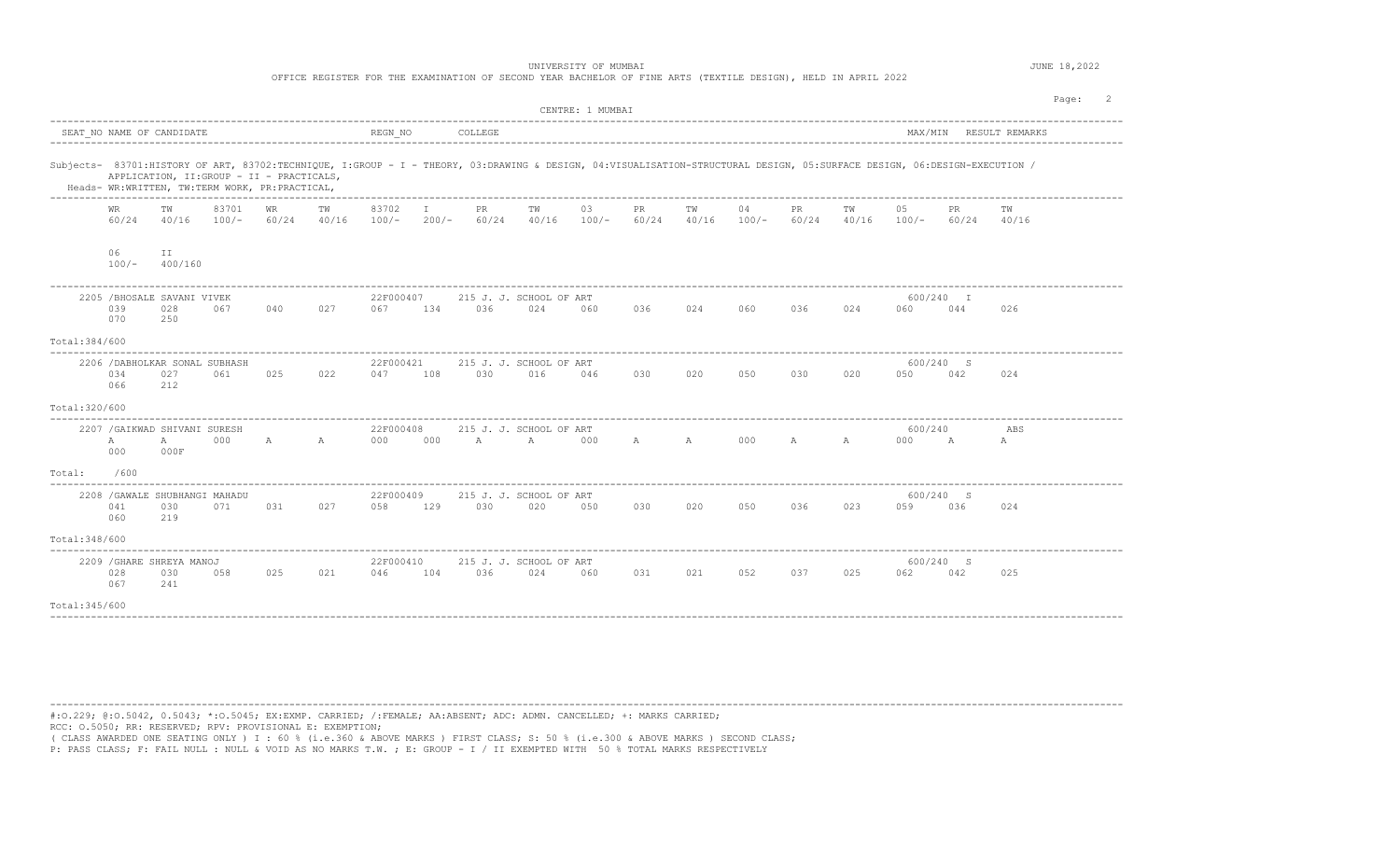| UNIVERSITY OF MUMBAI<br>OFFICE REGISTER FOR THE EXAMINATION OF SECOND YEAR BACHELOR OF FINE ARTS (TEXTILE DESIGN), HELD IN APRIL 2022 |                                                                                                                                                                                                                                                                                    |                     |       |    |                 |                          |  |         |                                                                                                             |                  |                     |     |    |         | JUNE 18,2022 |                      |                  |          |         |  |
|---------------------------------------------------------------------------------------------------------------------------------------|------------------------------------------------------------------------------------------------------------------------------------------------------------------------------------------------------------------------------------------------------------------------------------|---------------------|-------|----|-----------------|--------------------------|--|---------|-------------------------------------------------------------------------------------------------------------|------------------|---------------------|-----|----|---------|--------------|----------------------|------------------|----------|---------|--|
|                                                                                                                                       |                                                                                                                                                                                                                                                                                    |                     |       |    |                 |                          |  |         |                                                                                                             | CENTRE: 1 MUMBAI |                     |     |    |         |              |                      |                  |          | Page: 3 |  |
|                                                                                                                                       |                                                                                                                                                                                                                                                                                    |                     |       |    |                 |                          |  |         |                                                                                                             |                  |                     |     |    |         |              |                      |                  |          |         |  |
|                                                                                                                                       | Subjects- 83701:HISTORY OF ART, 83702:TECHNIQUE, I:GROUP - I - THEORY, 03:DRAWING & DESIGN, 04:VISUALISATION-STRUCTURAL DESIGN, 05:SURFACE DESIGN, 06:DESIGN-EXECUTION /<br>APPLICATION, II: GROUP - II - PRACTICALS,<br>Heads- WR:WRITTEN, TW:TERM WORK, PR:PRACTICAL,<br>83702 I |                     |       |    |                 |                          |  |         |                                                                                                             |                  |                     |     |    |         |              |                      |                  |          |         |  |
|                                                                                                                                       | WR.<br>60/24                                                                                                                                                                                                                                                                       | TW                  | 83701 | WR | TW              |                          |  | PR .    | TW<br>40/16 100/- 60/24 40/16 100/- 200/- 60/24 40/16 100/- 60/24 40/16 100/- 60/24 40/16 100/- 60/24 40/16 | 03               | PR                  | TW  | 04 | PR      | TW           | 0.5                  | PR.              | TW       |         |  |
|                                                                                                                                       | 06<br>$100/-$                                                                                                                                                                                                                                                                      | II<br>400/160       |       |    |                 |                          |  |         |                                                                                                             |                  |                     |     |    |         |              |                      |                  |          |         |  |
|                                                                                                                                       | 2210 / INDULKAR SANIKA SANJAY<br>036<br>068                                                                                                                                                                                                                                        | 027<br>247          | 063   |    | 027 023         | 22F000411<br>050 113 038 |  |         | 215 J. J. SCHOOL OF ART<br>026                                                                              | 064              | 031 021 052 038 025 |     |    |         |              | 063                  | 600/240 I<br>043 | 025      |         |  |
| Total:360/600                                                                                                                         |                                                                                                                                                                                                                                                                                    |                     |       |    |                 |                          |  |         |                                                                                                             |                  |                     |     |    |         |              |                      |                  |          |         |  |
|                                                                                                                                       | 2211 / KADU NEHA SANJAY<br>034<br>067                                                                                                                                                                                                                                              | 031<br>240          | 065   |    | 026 027         | 22F000412                |  |         | 215 J. J. SCHOOL OF ART<br>053 118 036 024 060                                                              |                  | 031                 | 021 |    | 052 037 | 024          | 061 042              | 600/240 I        | 025      |         |  |
|                                                                                                                                       | Total:358@2.00/600                                                                                                                                                                                                                                                                 |                     |       |    |                 |                          |  |         |                                                                                                             |                  |                     |     |    |         |              |                      |                  |          |         |  |
|                                                                                                                                       | 2212 / MAHAJAN JIDNYASA DASHARATH<br>034<br>060                                                                                                                                                                                                                                    | 017<br>230          | 051   |    | 029 028 057 108 | 22F000413                |  | 036 024 | 215 J. J. SCHOOL OF ART                                                                                     | 060              | 030 020 050 036 024 |     |    |         |              | 060                  | 600/240 S<br>036 | 024      |         |  |
| Total: 338/600                                                                                                                        |                                                                                                                                                                                                                                                                                    |                     |       |    |                 |                          |  |         |                                                                                                             |                  |                     |     |    |         |              |                      |                  |          |         |  |
|                                                                                                                                       | 2213 / MAKWANA NEHA MAHENDRA<br>$\mathbb A$<br>000                                                                                                                                                                                                                                 | $\mathbb A$<br>000F | 000   |    |                 | 22F000414                |  |         | 215 J. J. SCHOOL OF ART<br>A A 000 000 A A 000 A A 000 A A A                                                |                  |                     |     |    |         |              | 600/240<br>000 A     |                  | ABS<br>A |         |  |
| Total: /600                                                                                                                           |                                                                                                                                                                                                                                                                                    |                     |       |    |                 |                          |  |         |                                                                                                             |                  |                     |     |    |         |              |                      |                  |          |         |  |
|                                                                                                                                       | 2214 / NADAR VENNILA RAJAGOPAL<br>030<br>065                                                                                                                                                                                                                                       | 016<br>231          |       |    |                 | 22F000415                |  |         | 215 J. J. SCHOOL OF ART<br>046 045 028 073 119 030 016 046 036 022 058 036 026                              |                  |                     |     |    |         |              | 600/240 S<br>062 041 |                  | 024      |         |  |
| Total: 350/600                                                                                                                        |                                                                                                                                                                                                                                                                                    |                     |       |    |                 |                          |  |         |                                                                                                             |                  |                     |     |    |         |              |                      |                  |          |         |  |
|                                                                                                                                       |                                                                                                                                                                                                                                                                                    |                     |       |    |                 |                          |  |         |                                                                                                             |                  |                     |     |    |         |              |                      |                  |          |         |  |

---------------------------------------------------------------------------------------------------------------------------------------------------------------------------------------- #:O.229; @:O.5042, 0.5043; \*:O.5045; EX:EXMP. CARRIED; /:FEMALE; AA:ABSENT; ADC: ADMN. CANCELLED; +: MARKS CARRIED; RCC: O.5050; RR: RESERVED; RPV: PROVISIONAL E: EXEMPTION;

( CLASS AWARDED ONE SEATING ONLY ) I : 60 % (i.e.360 & ABOVE MARKS ) FIRST CLASS; S: 50 % (i.e.300 & ABOVE MARKS ) SECOND CLASS;<br>P: PASS CLASS; F: FAIL NULL : NULL & VOID AS NO MARKS T.W. ; E: GROUP - I / II EXEMPTED WITH